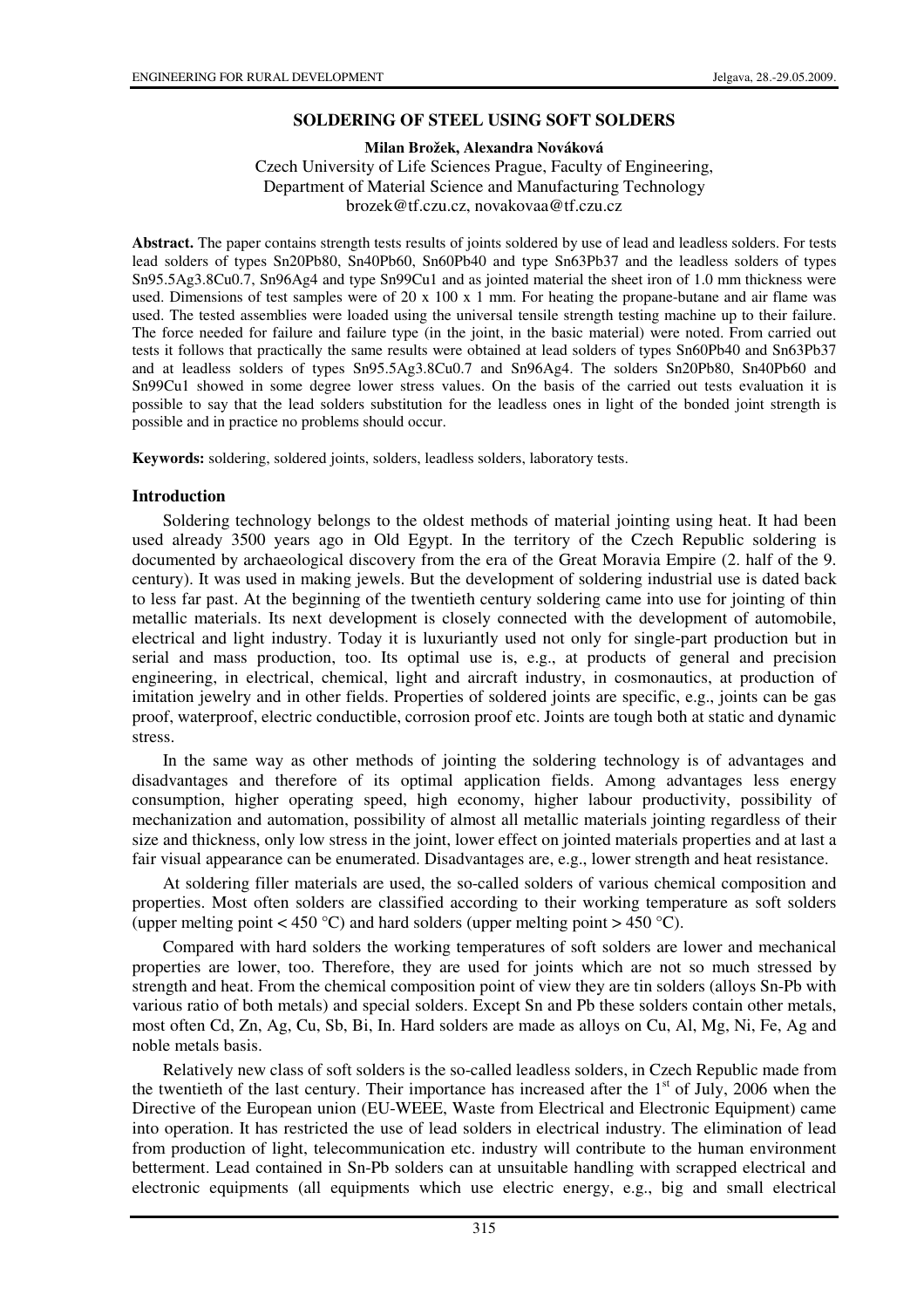appliances, computers, monitors, televisions, receivers, toys) contaminate soil and consequently the whole nutritious chain. Leadless soldering influences doubtless commercial effect, when producers of "green products" can expect higher negotiability of their products.

Soft leadless solders are alloys of Sn with addition of Ag, Cu, Bi, In and other chemical elements. From the material point of view they are binary alloys (e.g. Sn-Ag, Sn-Cu, Sn-Sb, Sn-Zn, Sn-Bi), ternary alloys (Sn-Ag-Cu, Sn-Ag-Bi, Sn-Sb-Cu, Sn-Zn-In, Sn-Zn-Bi etc.), quaternary alloys (e.g. Sn-Ag-Cu-Sb, Sn-Ag-Cu-In, Sn-Zn-Bi-X etc.), eventually even more complicated ones.

### **Materials and methods**

The aim of experiments, the results of which are published in this paper, was to state the strength of joints soldered using soft lead and leadless solders. For tests four soft lead solders (Types Sn20Pb80, Sn40Pb60, Sn60Pb40 and Sn63Pb37) and three soft leadless solders (Types Sn95Ag3.8Cu0.7, Sn96Ag4 and Sn99Cu1) and sheet iron of 1.0 mm thickness were used. From this semi-product test samples of dimensions 100 x 20 mm were cut out. Two samples were always put together with different lap ( $X =$  about 2.5, 5, 10, 15, 20 and 25 mm), cleaned using soldering flux and soldered. Soldering was carried out using the propane-butane + air flame.



Fig. 1. **Dimensions of the test assembly** 

Real dimensions of all tested assemblies soldered surfaces were determined. Next the assemblies were loaded till to the failure. At each test the force needed for the joint failure and the failure type (failure of the soldered joint, failure of the sample basic material) were noted.

## **Results and discussion**

The relation between the force needed for the failure and the lapping length is presented in Fig. 2. It is evident that the course of all tests is very similar. The force needed for the failure increases at first very rapidly, afterwards its increase is slow. After reaching of soldered surface certain size the failure occurs in the basic material and the increase of soldered surface is purposeless.



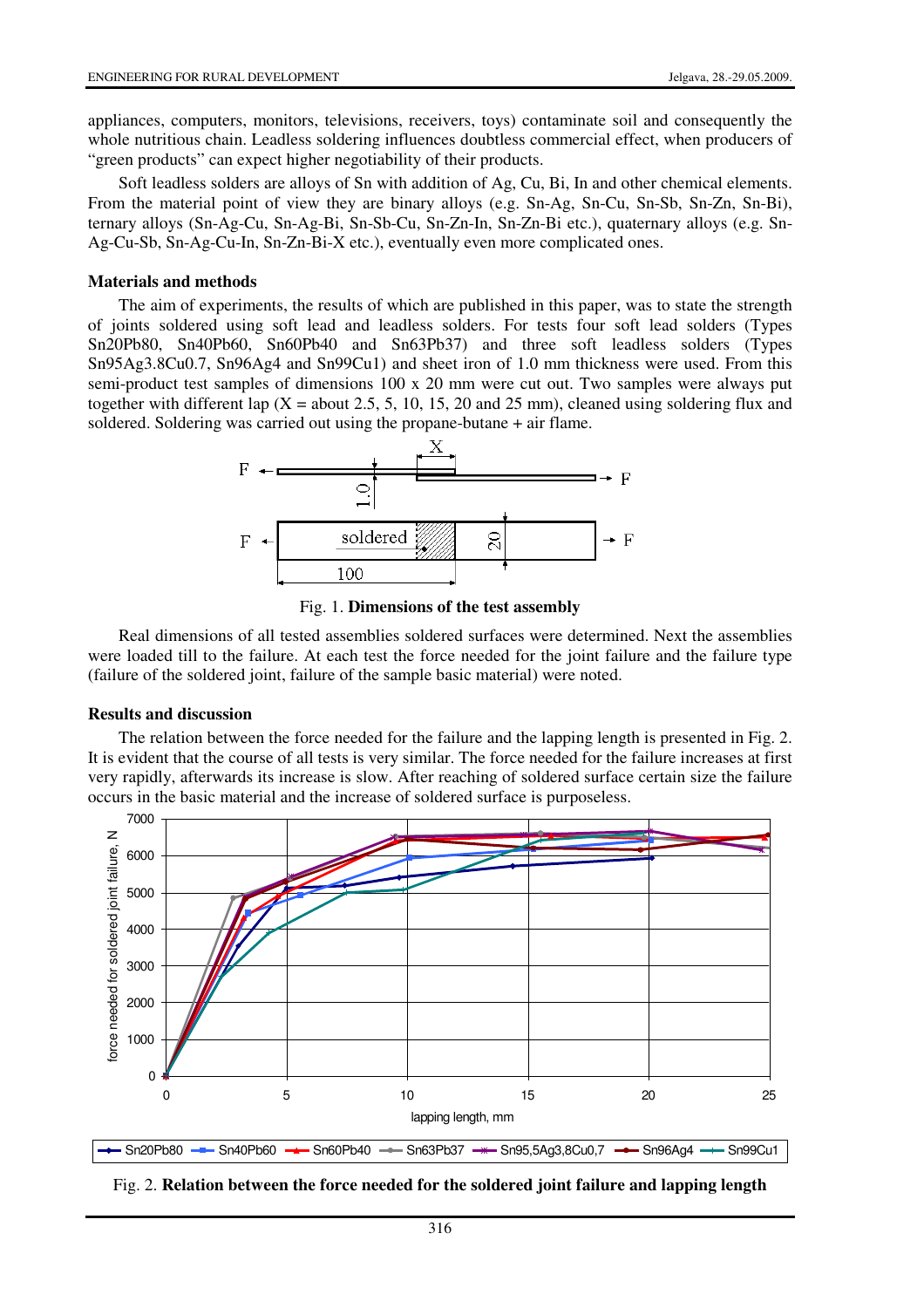From the results of the carried out tests it follows that the highest strength was found at joints soldered using the lead solder of eutectic composition (Type Sn63Pb37). Very good strength properties were also determined ad leadless solders of the types Sn95.5Ag3.8Cu0.7 and Sn96Ag4 and at lead solder of the type Sn60Pb40. Lower strengths were determined at joints soldered using lead solders of lower Sn content of the types Sn20Pb80 and Sn40Pb60 and leadless solder of the type Sn99Cu1. On the basis of the carried out tests it is possible to state that the replacement of lead solders for leadless ones is from the point of view of bonded joints strength possible and in practice no problems should appear.

From the results of all tests presented in Figure 2 only these ones were selected for next evaluation which failed in the soldered surface (not in the basic material). The relation between the solder strength and lapping length is presented in Figure 3. The results of all tested solders are similar – trend of relation is decreasing. It is possible to express the relations by functions presented in Table 1.



Fig. 3. **Relation between the solder strength and lapping length** 

Table 1

| Solder type      | <b>Equation of the relationship</b>            | Coefficient $R^2$ |
|------------------|------------------------------------------------|-------------------|
| Sn20Pb80         | $y = 152.59 \times \frac{0.961}{100}$          | 0.969             |
| Sn40Pb60         | $y = 172.04 \times \frac{0.785}{100}$          | 0.996             |
| Sn60Pb40         | $y = 132.27 \times 0.603$                      | 0.922             |
| Sn63Pb37         | $y = 199.58 \times \frac{0.806}{1000}$         | 0.996             |
| Sn95.5Ag3.8Cu0.7 | $y = 200.\overline{49} \times \sqrt[0.812]{ }$ | 0.993             |
| Sn96Ag4          | $y = 193.99 \times \frac{0.806}{x}$            | 0.993             |
| Sn99Cu1          | $v = 100.43 \times \frac{0.584}{x}$            | 0.966             |

# **Test results**

The lowest strength values were determined by the use of the lead solders of types Sn20Pb80 and Sn40Pb60 and leadless solder of the type Sn99Cu1. The strength values of four remaining solders were practically the same. But the strength differences of the tested solders are not significant.

At the same time the known fact was confirmed that the lapping length of the one-sided lapped joint should be "suitable". No doubt that by the lapping length increase up to a certain value the force needed for joint failure increases but at the same time the solder strength decreases (Fig. 3). In this way the force acts aside the axis and the additional bending moment arises. At the overlapping borders this moment evokes the additional spalling stress.